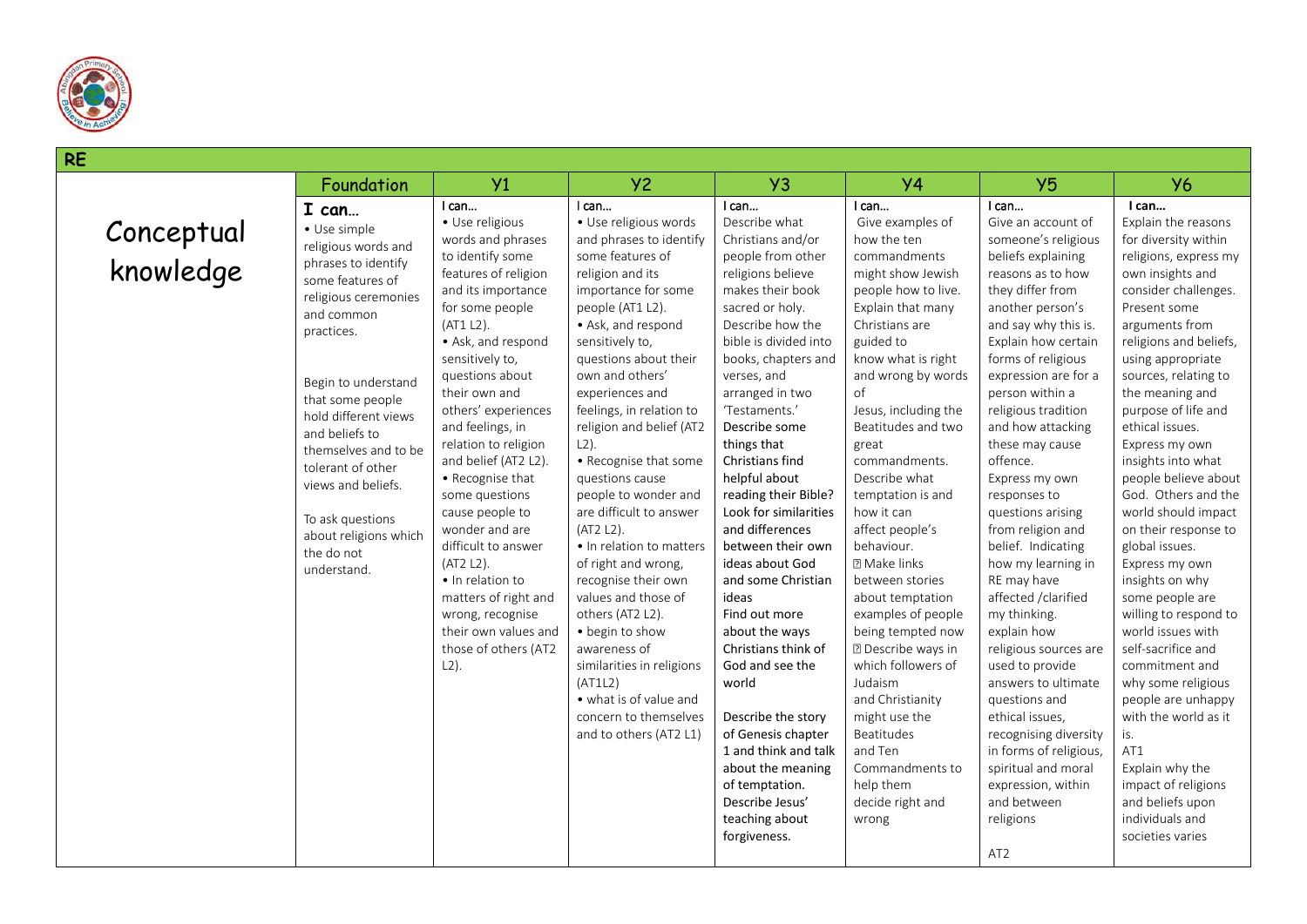|  |  | <b>I</b> Explain how | formulate and                  | AT2                    |
|--|--|----------------------|--------------------------------|------------------------|
|  |  | Golden Rule can be   | suggest answers to             | Consider the           |
|  |  | found in the         | questions raised by            | challenges of          |
|  |  | thinking of many     | religion and belief,           | belonging to a         |
|  |  | different groups of  | relating them to               | religion in the        |
|  |  |                      | their own and                  | contemporary world,    |
|  |  | people               | others' lives.                 | expressing personal    |
|  |  | including Jewish     | • use an increasingly          | insights and           |
|  |  | people, suggest      | wide religious                 | responses to these     |
|  |  | ways Jewish          | vocabulary to                  | challenges.            |
|  |  | people might follow  | explain the impact             | explain why the        |
|  |  | the rule.            |                                |                        |
|  |  |                      | of beliefs upon                | impact of religions    |
|  |  |                      | individuals and<br>communities | and beliefs upon       |
|  |  |                      |                                | individuals,           |
|  |  |                      | *formulate and                 | communities and        |
|  |  |                      | suggest answers to             | societies varies.      |
|  |  |                      | questions raised by            | · express insights     |
|  |  |                      | religion and belief,           | into their own and     |
|  |  |                      | relating them to               | others' views on       |
|  |  |                      | their own and                  | questions and issues   |
|  |  |                      | others' lives.                 | raised by religion and |
|  |  |                      |                                | belief.                |
|  |  |                      |                                | · use religious and    |
|  |  |                      |                                | philosophical          |
|  |  |                      |                                | vocabulary to give     |
|  |  |                      |                                | informed accounts of   |
|  |  |                      |                                | religions and beliefs, |
|  |  |                      |                                | explaining the         |
|  |  |                      |                                | reasons for diversity  |
|  |  |                      |                                | within and between     |
|  |  |                      |                                | them.                  |
|  |  |                      |                                | • consider the         |
|  |  |                      |                                | challenges of          |
|  |  |                      |                                | belonging to a         |
|  |  |                      |                                | religion in the        |
|  |  |                      |                                | contemporary world,    |
|  |  |                      |                                | expressing personal    |
|  |  |                      |                                | insights and           |
|  |  |                      |                                | responses to these     |
|  |  |                      |                                | challenges.            |
|  |  |                      |                                |                        |
|  |  |                      |                                |                        |
|  |  |                      |                                |                        |
|  |  |                      |                                |                        |